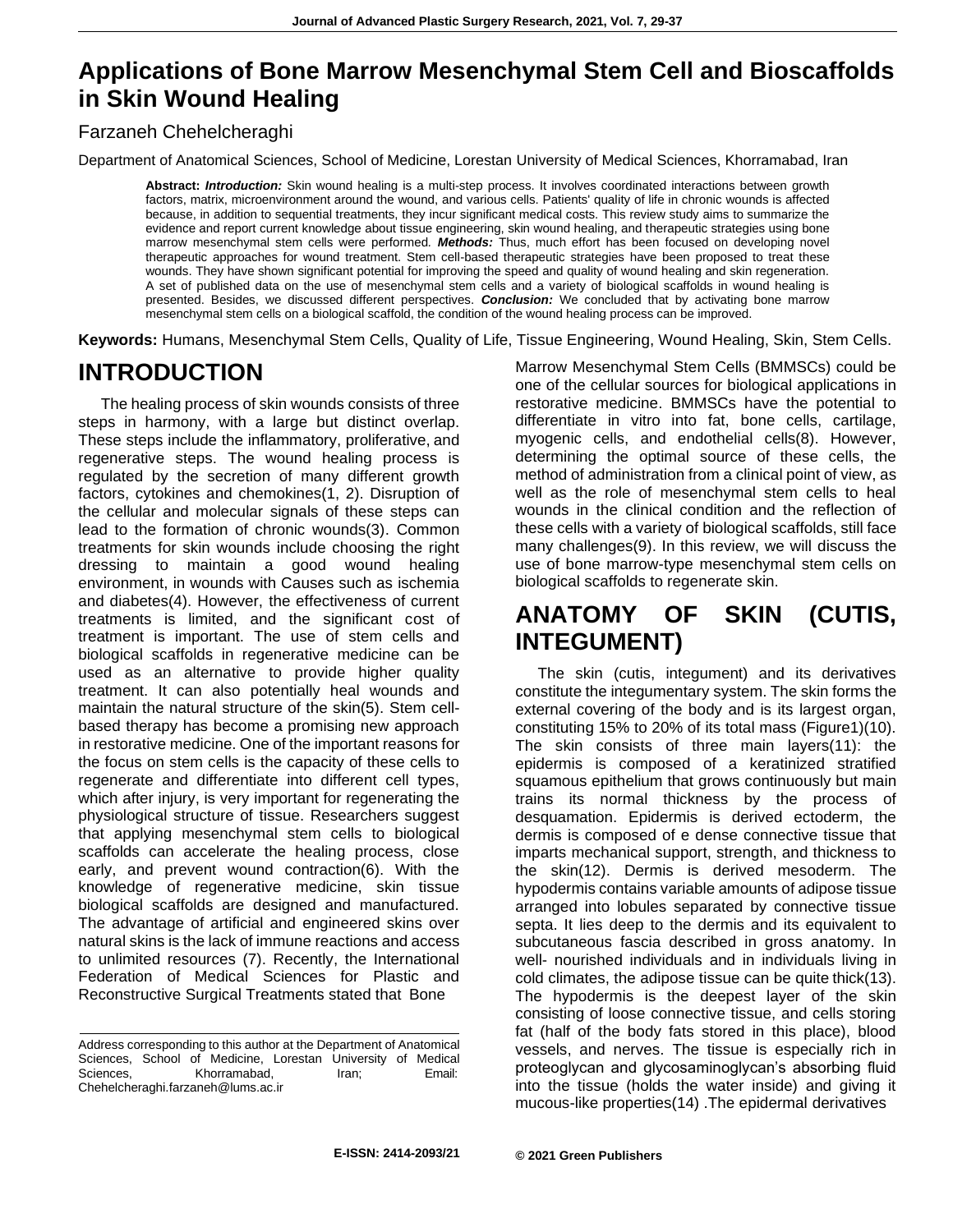of the skin (epithelial skin appendages) include the following structures and integumentary products: Hair follicle and hair, sweat (sudoriferous) glands, sebaceous glands, nails, mammary glands. There are four different types of cells in the epidermis: Keratinocytes are highly specialized epithelial cells designed to perform a very specific function: separation the organism from its external environment. They account for 85% of the cells in epidermis. Melanocytes

are the pigment- producing cells of the epidermis. They account for approximately 5% of the cells in epidermis. Langerhans cells are the antigen-presenting cells involved in signaling in the immune system. They account for approximately 2% to 5% of the cells in epidermis. Merkel's cells are the sensitive mechanoreceptor cells associated with sensory nerve endings. They account for approximately 6%to 10% of the cells in the epidermis(15).



**Figure 1:** Diagram showing a hair follicle and other skin appendages. The sebaceous gland consists of the secretory portion and a short duct that empties into the infundibulum, the upper part of the hair follicle. The arrector pili muscle accompanies the sebaceous gland. Pili muscle forms the follicular bulge that contains epidermal stem cells. Nerve endings (yellow) surround the follicular bulge with nearby insertion of arrector pili muscle. The apocrine sweat gland also empties into the infundibulum. Note that eccrine sweat glands are independent structures and are not associated directly with the hair follicle. Adapted from Ross histology.

### **WOUNDS IN THE CLINICAL CONDITION**

Over the past few decades, significant advances have been made in the production of wound care products. Understanding the different types of wounds and the pathophysiology of the wound environment is important in order to maximize the healing potential by choosing management options(figure2)(16). Surgical wounds, foot ulcers of diabetic vasculopathic origin, as well as pressure ulcers and trauma are the most common chronic wounds being treated(17). It is clear that some of the patient's characteristics predispose them to delayed wound healing. Local factors include oxygenation, infection, foreign bodies, or venous disease. Important systemic factors include age, stress, ischemic factors, obesity, immunosuppression, Smoking, and nutrition(18). There are several methods

for managing wounds in the clinical setting, and careful consideration of each of these is beyond the scope of this article. As this article is most concerned with current tissue engineering strategies for wound healing, the use of skin alternatives will be discussed. Skin substitutes can be used alone or as a skin graft supplement to cover wounds. There are three types of skin alternatives are classified based on their respective biological function (Table2)(19). The relevance of this table can be seenin how different skin products are targeted in the market for different types of wound healing(Figure 2 and Table3). This distinction is especially useful for researchers in this field to be able to tailor tissue engineering products to the required patient groups. Thus, the challenge of producing tissue repair is the ability to regenerate native tissue in a way that allows the function to be restored to lost tissue in both acute and chronic conditions. Tissue engineering can be done using three factors: strategies, scaffolding, and cell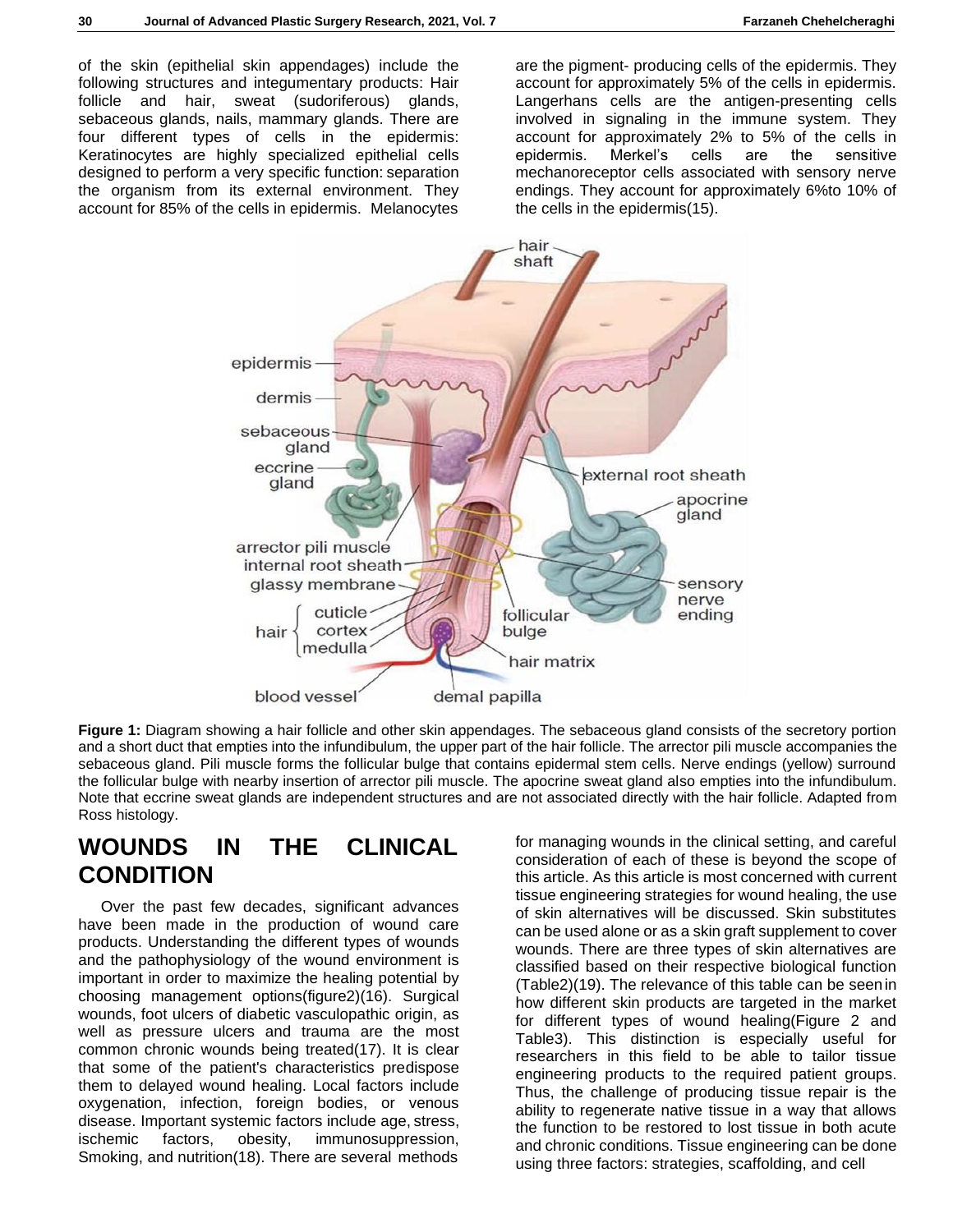growth factors to create three-dimensional (3D) structural units that aim to restore function to skin tissue(20). These strategies mainly include covering wounds with a matrix scaffold dressing and/or polymer scaffold, injecting the cell directly into the wound site, or encapsulating the cell inside the material to be

implanted. In the following sections, we discuss the main applications of tissue engineering in skin wound healing, including scaffolding, cell therapy, and growth factors, to create biological skin alternatives. Our focus is on current challenges as well as future scientific technologies that are always evolving.



**Figure 2:** Wound healing with scar formation(16). A, Healing of wound that caused little loss of tissue: note the small granulation tissue and formation of a thin scar with minimal contraction. B, Healing a large wound: note large amounts of granulation tissue and scar tissue, and wound contraction.

### **STRATEGIES IN TISSUE ENGINEERING**

There are two main goals in achieving the production of engineered tissues: The first goal is to scaffold that have the ability to support and maintain the cells on which they are placed and to encourage the cell to produce its own matrix and thus produce have a tissue for transplantation. The second goal is to use scaffolds that have the ability to deliver or transmit growth factors and drugs. For this purpose, the scaffolds are combined with growth factors, and with the help of the cells that are on it, it creates an opportunity to produce a new matrix and finally the desired tissue. These two goals are exclusively separate and are used in combination. The location where the cell and the scaffold are combined must be compatible with the intended purpose. In the sense that the choice of cell type, composition (construction) topography, and architecture

of scaffolds should be selected in such a way that it has the ability to affect cell interaction and cell binding(40). Scaffold architecture is one of the important factors that changes in cellular responses, followed by the formation of new tissue. Such as mineralization in a specific area of the scaffold. Tissue engineering using biomaterials, polymer, and cellular precursors has achieved this to some extent. It is based on creating an environment similar to the extracellular matrix (ECM) in vitro(41). Synthetic polymers have the largest classification of biological materials. A wide range of these polymers are made of nano fiber(42). However, there are a variety of surface modification techniques to overcome limitations such as cell transfer and cell proliferation on the hydrophobic surface, which is a major issue in polymer scaffolds(43). In the following sections, we review the applications of tissue engineering in skin wound healing, including scaffolding, cell therapies to create biological skin equivalents in regenerative medicine.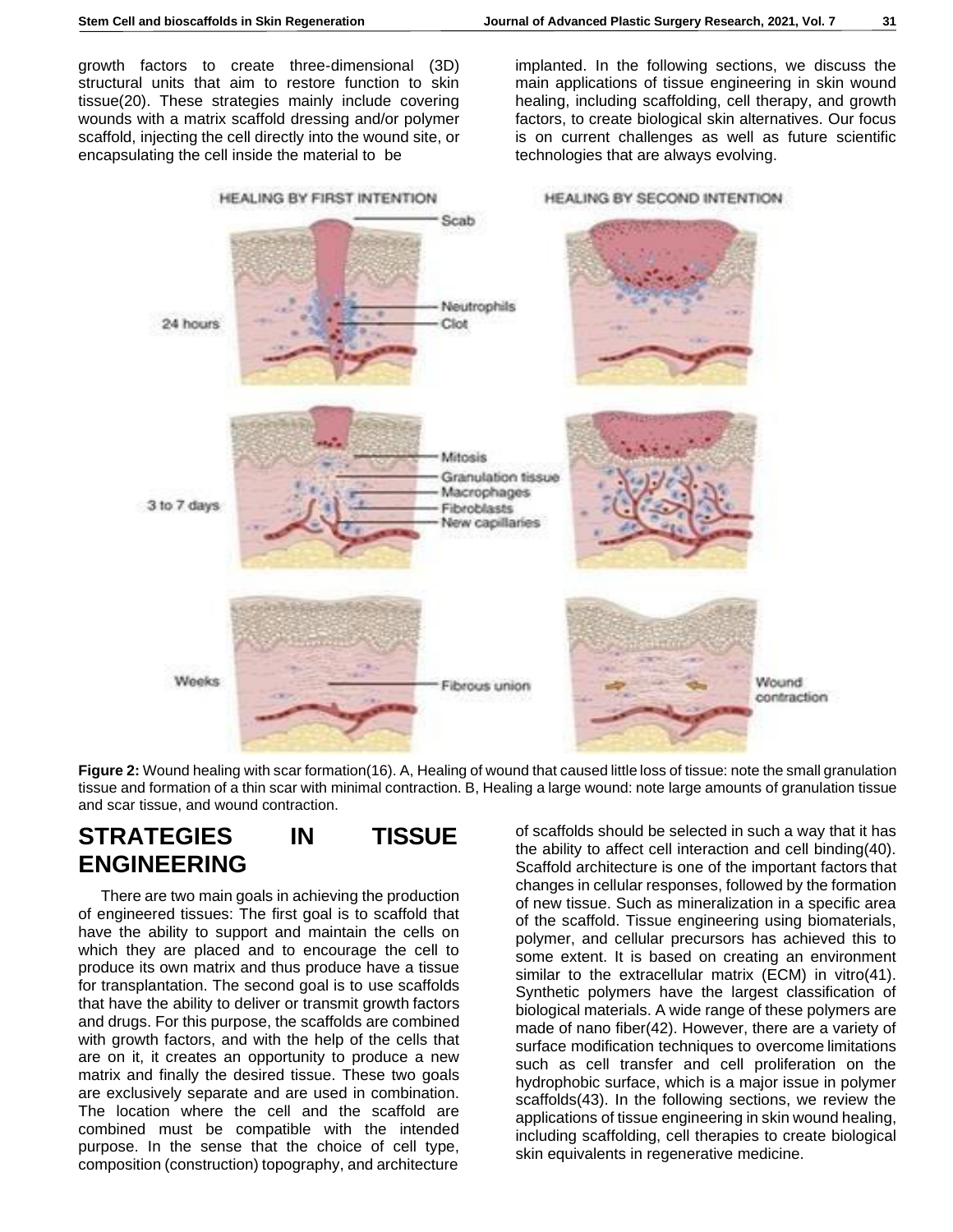|  | Table 1: Key contributing cells and factors involved in the phases of wound healing. |  |  |  |  |
|--|--------------------------------------------------------------------------------------|--|--|--|--|
|  |                                                                                      |  |  |  |  |

| <b>Hemostasis</b>                         | <b>Inflammation</b> | <b>Proliferation</b> | Remodeling         |  |  |
|-------------------------------------------|---------------------|----------------------|--------------------|--|--|
| <b>Classical timing</b>                   | 4-5 days            | 14 days              | 12-18 months       |  |  |
| <b>Main donating cells; Keratinocytes</b> | Neutrophils         | Macrophages          | T-lymphocytes      |  |  |
| <b>Endothelial</b>                        | Monocytes           | Fibroblasts          | <b>Fibroblasts</b> |  |  |
| <b>Platelets</b>                          | Macrophages         | Myofibroblasts       | Myofibroblasts     |  |  |
| <b>Main donating cytokines</b>            |                     |                      |                    |  |  |
| $IL-1$                                    | <b>EGF</b>          | <b>EGF</b>           | TGF-b              |  |  |
| TGF-a/TGF-b                               | TGF-b               | TGF-b                | <b>IGF</b>         |  |  |

FGF, fibroblast growth factor; IGF, insulin-like growth factor; IL-1, interleukin 1; PDGF, platelet-derived growth factor; TGF, transforming growth factor; TNF.

**Table 2:** The grading of skin substitutes according to biological actions.

| <b>Skin Grafts and Biologic Skin Substitutes</b> | <b>Explanation</b>                                                                         |
|--------------------------------------------------|--------------------------------------------------------------------------------------------|
| Temporary wound coverings                        | Thin materials that are placed on fresh wounds until they heal.                            |
| Semi-permanent wound coverings                   | Autologous skin grafting materials are added in a two-step surgical<br>procedure           |
| Permanent wound coverings                        | An epidermal compound, skin analog or together as a permanent<br>skin replacement solution |

**Table 3:** Current available commercial tissue-engineered therapies for wound healing.

| <b>Commercialized</b><br>products                     | Method of<br>presenting                                                                                    | the type of<br>wound                                          | <b>Duration</b><br>of effect | Laboratory<br>model | <b>Therapeutic</b><br>effects                                          | <b>resources</b> |
|-------------------------------------------------------|------------------------------------------------------------------------------------------------------------|---------------------------------------------------------------|------------------------------|---------------------|------------------------------------------------------------------------|------------------|
| Grafix <sup>®</sup> (Osiris<br>Therapeutics,<br>Inc.) | Cryopreserved<br>amnion-derived<br>tissue                                                                  | chronic<br>diabetic<br>foot ulcers                            | 12weeks                      | Human               | Re-<br>epithelialisation,<br>reduced diabetic<br>foot<br>complications | (21)             |
| <b>Tisseel® (Baxter</b><br>International, Inc.)       | <b>Fibrin</b>                                                                                              | Surgery<br>repair                                             | -1week                       | Human               | mesh fixation                                                          | (22)             |
| Hyalomatrix <sup>®</sup><br>(Anika)                   | Silicon<br>membrane<br>bound to<br>hyaluronic acid                                                         | Close large<br>cutaneous<br>wounds<br>(e.g., burn<br>wounds.) | 5weeks                       | Human               | vascularized<br>dermal bed with<br>minimal bacterial<br>colonization   | (23)             |
| <b>EVICEL®</b><br>(Ethicon)                           | <b>Fibrin</b>                                                                                              | Knee joint                                                    | -12month                     | Human               | improves clinical<br>outcome and<br>wound healing                      | (24)             |
| <b>MySkin (Celltran</b><br>Ltd.)                      | culture and<br>expansion of the<br>patient's own<br>skin cells                                             | chronic<br>non-healing<br>wounds                              | 3days                        | Human               | re-<br>epithelialization                                               | (25)             |
| Dermagraft <sup>®</sup><br>(Organogenesis,<br>Inc.)   | Neonatal<br>foreskin-derived<br>fibroblast seeded<br>in polyglycolic<br>acid or<br>polyglactin-910<br>mesh | diabetic<br>foot ulcers,                                      | 4weeks                       | Human               | Overcoming the<br>factors that<br>contribute to<br>delayed healing     | (26)             |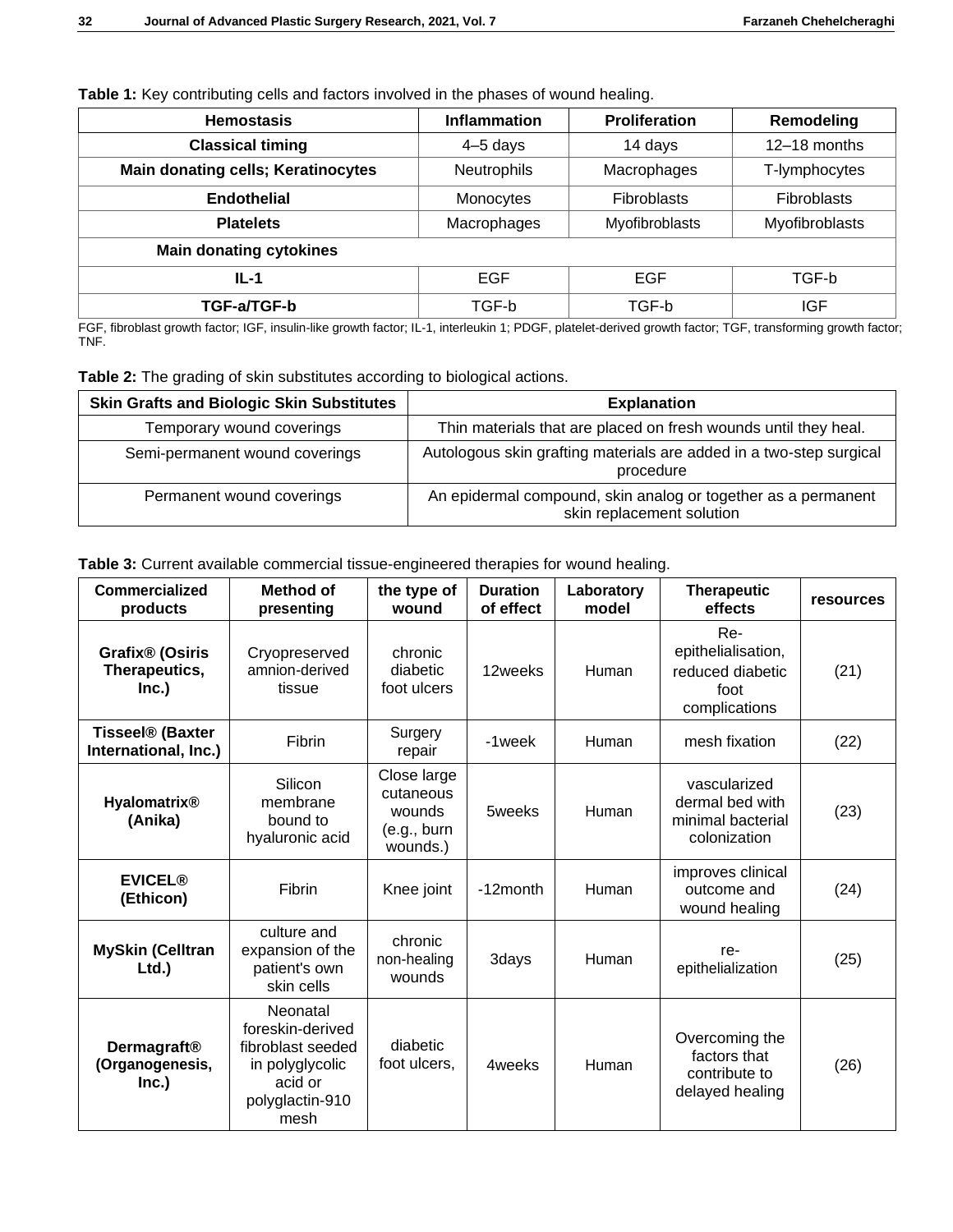**Table 4:** Current available stem cells and biological growth factors therapies for wound healing.

| <b>Stem cells</b><br>types                                                             | Delivery mode                                                                   | Wound<br><b>Types</b>                       | <b>Correction</b><br>efficiency              | <b>Model</b><br>source<br>use | <b>Treatment effect notes</b>                                                                                                                                                                                 | Ref<br>ere<br>nce |
|----------------------------------------------------------------------------------------|---------------------------------------------------------------------------------|---------------------------------------------|----------------------------------------------|-------------------------------|---------------------------------------------------------------------------------------------------------------------------------------------------------------------------------------------------------------|-------------------|
| <b>BMMSCs with</b><br>Acellular<br>amniotic<br>membrane(AAM)                           | Subjection                                                                      | Flap<br>surgery                             | 7 days                                       | rats                          | Skin mast cell promotion                                                                                                                                                                                      | (27)              |
| <b>BMMSCs</b><br>Through<br>Biological<br>Growth Factor<br>Biological<br>Growth Factor | Subjection                                                                      | Skin flap                                   | 7 days                                       | rats                          | improvement of small vessels<br>and decrease in mast cell<br>type 3 lead to the reduction of<br>scarring and fibrosis                                                                                         | (8)               |
| <b>BMMSCs</b>                                                                          | Subjection                                                                      | ischemic<br>diabetic<br>random<br>skin flap | 7 days                                       | rats                          | presence of vascular<br>endothelial growth factor<br>(VEGF)+ cells                                                                                                                                            | (28)              |
| <b>BMMSCs with</b><br>chicken embryo<br>extract (CEE)                                  | Injected locally                                                                | Ischemia-<br>Reperfusion<br>Injury          | 7 days                                       | rats                          | Increase flap viability                                                                                                                                                                                       | (29)              |
| autologous MSC                                                                         | Fibrin spray                                                                    | Skin wound                                  | 12weeks                                      | <b>Murine</b><br>and<br>human | closure of full-thickness<br>wounds in diabetic mice and<br>wound healing repair                                                                                                                              | (30)              |
| <b>BM-SCs</b>                                                                          | Scratch<br>wound assay                                                          | Skin wound                                  | 3 days                                       | Human                         | fibroblasts, migration of<br>keratinocyte and synthesis<br><b>ECM</b> proteins                                                                                                                                | (31)              |
| <b>BM-SCs</b>                                                                          | Aspiration                                                                      | Non healing<br>wound                        | 5days                                        | Human                         | Increase synthesis of collagen                                                                                                                                                                                | (32)              |
| bone marrow<br>stromal cell<br>(BSCs)                                                  | <b>BSCs with</b><br>Cryopreserved<br>fibroblast<br>implants                     | chronic<br>wounds                           | 1, 3, and 5<br>days                          | Human                         | accelerating growth factor<br>secretion                                                                                                                                                                       | (33)              |
| <b>MSCs</b>                                                                            | <b>MSCs Injection</b>                                                           | Cutaneous<br>wound                          | 2weeks                                       | wound                         | Promote angiogenesis                                                                                                                                                                                          | (34)              |
| hiPSC-<br>MSCs-Exos                                                                    | Injected locally                                                                | Injured<br>tissues                          | Facilitated<br>cutaneous<br>wound<br>healing | Humanrat                      | Accelerated re-<br>epithelialization, reduced scar<br>widths, the promotion of<br>collagen maturity, promoted<br>the generation of newly<br>formed vessels, accelerated<br>their maturation in wound<br>sites | (35)              |
| Allogeneic BM-<br>SCs                                                                  | Intradermal                                                                     | Excisional<br>wound                         | 14 days                                      | Murine                        | Accelerate wound closure,<br>increase re-epithelialization<br>and angiogenesis                                                                                                                                | (36)              |
| Combination<br>hMSC with<br>bFGF                                                       |                                                                                 | Cutaneous<br>wound                          | 42 days                                      | Rat                           | Increase re-epithelialization                                                                                                                                                                                 | (37)              |
| <b>MSCs</b>                                                                            | Mechanical<br>loading                                                           | Incision<br>wound                           |                                              | Mouse                         | Enhancement of angiogenesis                                                                                                                                                                                   | (38)              |
| <b>BMMSCs</b>                                                                          | subcutaneously<br>administered in<br>eight areas<br>surrounding<br>wound margin | diabetic<br>wound                           | day 7                                        | Rat                           | Increases of biomarkers in<br>tissue regeneration                                                                                                                                                             | (39)              |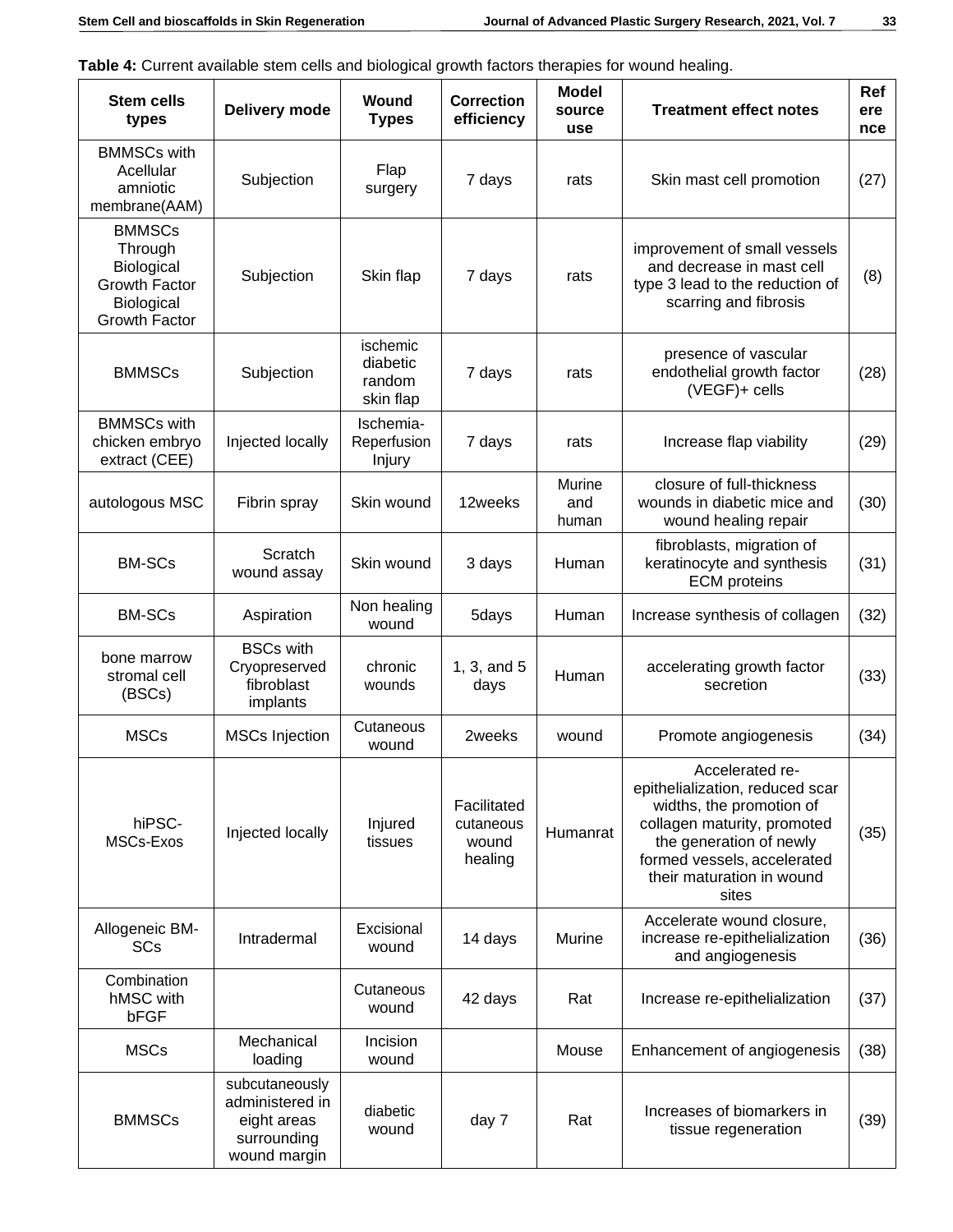### **BONE MARROW MESENCHYMAL STEM CELLS**

Bone marrow mesenchymal stem cells (BMMSCs) has the capacity to regenerate and differentiate into a variety of cells and tissues. Allogeneic and autologous MSC grafting deep in burn wounds reduces inflammation and increases angiogenesis and granulation tissue These cells produce bioactive substances that appear to accelerate the regeneration process after wounding (44) . BMMSC is involved in the repair of surgical wounds such as arteries, diabetes and chronic wounds. BMMSC and other cellular sources such as ADSCs (Adipose Tissue-Derived Stem Cells) were compared, both cells activation of cancer lymphocytes similarly and showing similar healing capacity. Recently, several studies have reported that human BMMSCs show a higher capacity to reduce ischemic area in rat wound models than ADSCs(28, 45).

### **REGENERATIVE MEDICINE**

Medical treatment situations are not solely dependent on the pharmacokinetic activity, pharmacodynamics activity of drugs, and other therapeutic agents. While the use and availability of biological agents and bioavailability in human systems is increasing(46). The scaffolds used in orthopedics were injectable and are special biodegradable polymers that are injected into the desired location in the bone or tumor site in the bone. Osteconductive Bio-polymer is used to make bone, which is also obtained with suitable pores. Which is currently widely used in orthopedic surgeries. Scaffolding plays an important role in bone tissue engineering. By placing the scaffold at the site of injury, it preserves the bone and reveals its special effect by creating a suitable space for infiltration, angiogenesis and transfer of therapeutic factors (47). In one study, the full thickness of the dermis from the corpse skin was considered as a tissue-regenerating matrix and transplanted into the recipient along with adipose-derived stem cells. In such studies, the importance of creating an autologous organ in soft tissue scaffolds has been demonstrated (48). The human amniotic membrane is a biological material that can be easily prepared, processed and transferred. The amniotic membrane is composed of epithelial cells, basement membrane, vein-free collagen, and stroma. Amniotic membrane with wound healing properties, anti-fibroblastic activity and anti-antigenic properties is a good choice for reconstructive surgery. Amniotic membrane matrix components, such as collagen, elastin, laminin and fibronectin, are excellent candidates for scaffolding in tissue engineering programs its epithelial and stromal region is considered to facilitate autologous / allogeneic cell transfer (49).In recent years, studies on cardiovascular implants and the use of PURS (polyurethane with a bio stable structure) in their construction have made great progress and attempts have been made to compare and evaluate the construction of these scaffolds with the structure of natural vessels(44).

In cardiovascular tissue engineering, in addition to the biodegradability of scaffolding, special attention has been paid to biocompatible scaffolds with elongation and tensile strength. It has been noted that therequired properties are exhibited by PU elastomers made from lysine ethyl ester, 1, 4-diisocyanatobutane (BDI), or PCL-b-PEG-b-PCL or PCL macrodiols, and from putrescine chain extenders (50).

Nano scaffolds are very important in the field of tissue engineering with their many features. Nanotechnology has made great strides in medicine. For example, we can refer to the technology of using nanowires. Which encapsulates the drug and controls the release rate of the drug. Easy administration of these polymers is by injection (intravenously) and if drug molecules such as proteins, peptides, genes, vaccines, antigens, human growth factors in combination with PLGA poly (D, L-lactide-co -glycolide) is based on micro nano(51) .Nano silvers are also new products that have been produced with the help of nanotechnology and have medical applications that have a well-known silver antibacterial property and in recent years have many applications that have been very effective in the treatment of burns(52) .Silver nano crystals, which are widely used to cover all types of burn wounds, are typically composed of nano crystals with a thickness of 900 nm and a crystal size of 10-15 nm placed on polyethylene and produced in two layers(53). it can be concluded; What is clinically important is selection management, design of biological scaffolds, and the use of tissue engineering strategies for various wounds. The future of tissue engineering is in wound regeneration using scaffolds that mimic the biological structure of the skin.

### **SUMMARY**

The field of tissue engineering has made progress over the past decade. There are still concerns and limitations in the transfer of cellular therapies for wound healing, including safety, cost, and effectiveness of treatment. Presenting stem cells to wounds through 3D scaffolding seems to be the most promising method. With the advancement of understanding stem cell biology along with technical advances in biological scaffolding, it is hoped that in the near future tissue engineering methods will be standard and routine for wound healing, especially skin wounds.

# **ACKNOWLEDGEMENT**

 This review study with the code of ethics IR.LUMS.REC.1399.261 has been approved by the Vice Chancellor for Research and Technology of Lorestan University of Medical Sciences.

## **REFERENCES**

[1] Auger FA, Lacroix D, Germain L. Skin substitutes and wound healing. Skin pharmacology and physiology. 2009;22(2):94- 102.

<https://doi.org/10.1159/000178868>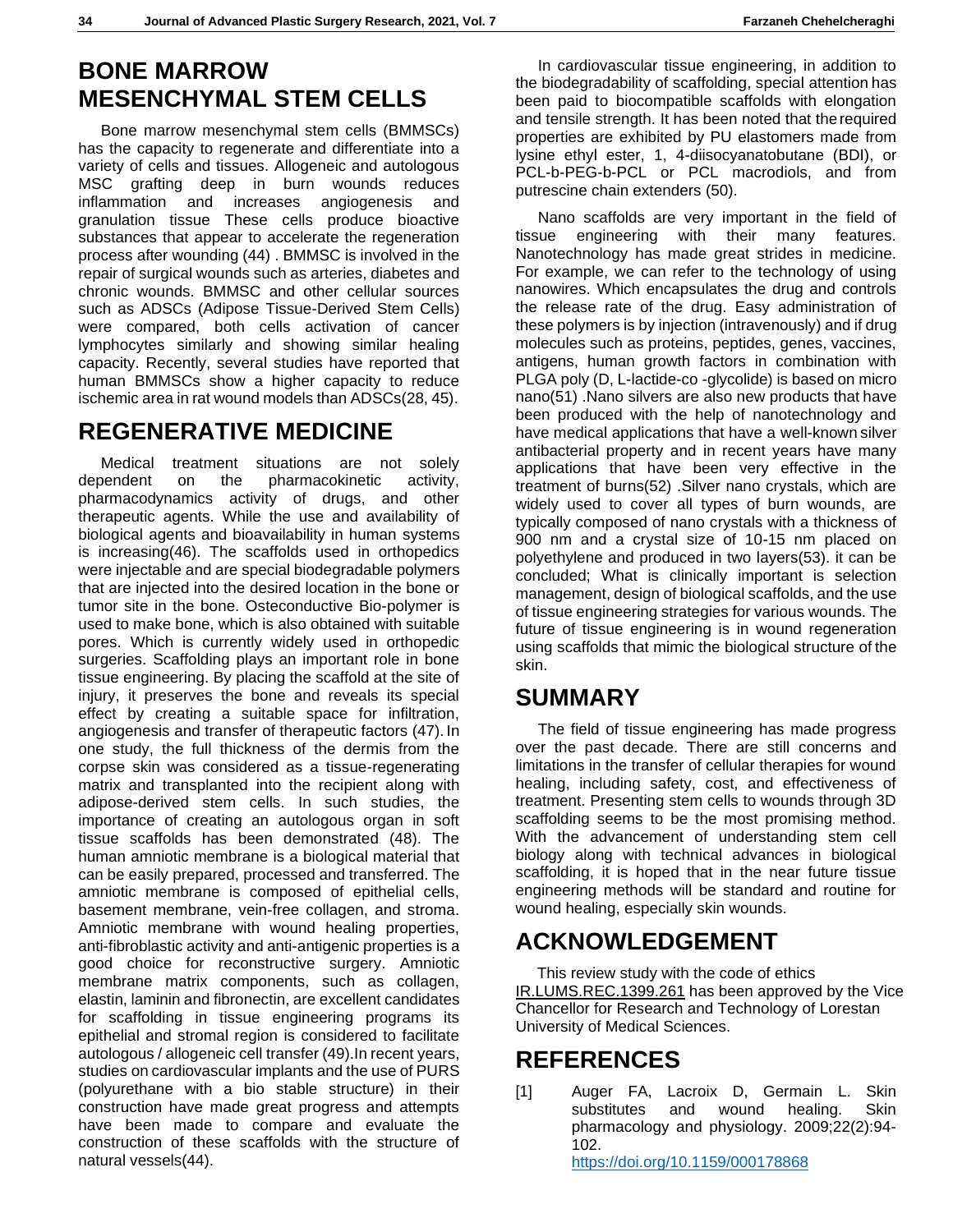- [2] Guo Sa, DiPietro LA. Factors affecting wound healing. Journal of dental research. 2010;89(3):219-29. <https://doi.org/10.1177/0022034509359125>
- [3] Bayat M, Chien S, Chehelcheraghi F. Colocalization of Flt1 and tryptase of mast cells in Skin wound of rats with type I diabetes: Initial studies.Acta Histochemica. 2021;123(2):151680. <https://doi.org/10.1016/j.acthis.2021.151680>
- [4] Dickinson LE, Gerecht S. Engineered biopolymeric scaffolds for chronic wound healing. Frontiers in physiology. 2016;7:341. <https://doi.org/10.3389/fphys.2016.00341>
- [5] Ruggeri M, Bianchi E, Rossi S, Vigani B, Bonferoni MC, Caramella C, et al. Nanotechnology-Based Medical Devices for the Treatment of Chronic Skin Lesions: From Research to the Clinic. Pharmaceutics. 2020;12(9):815. [https://doi.org/10.3390/pharmaceutics1209081](https://doi.org/10.3390/pharmaceutics12090815) [5](https://doi.org/10.3390/pharmaceutics12090815)
- [6] Chaushu L, Rahmanov Gavrielov M, Chaushu G, Vered M. Palatal Wound Healing with Primary Intention in a Rat Model—Histology and Immunohistomorphometry. Medicina. 2020;56(4):200. <https://doi.org/10.3390/medicina56040200>
- [7] Laurent A, Hirt-Burri N, Scaletta C, Michetti M, de Buys Roessingh AS, Raffoul W, et al. Holistic Approach of Swiss Fetal Progenitor Cell Banking: Optimizing Safe and Sustainable Substrates for Regenerative Medicine and Biotechnology. Frontiers in bioengineering and biotechnology. 2020;8. <https://doi.org/10.3389/fbioe.2020.557758>
- [8] Chehelcheraghi F, Anbari K. Histological Evaluation of Different Types of Mastocytes in the Skin Flap Using Bone Marrow Mesenchymal Stem Cells Through Biological Growth Factor. Journal of Babol University of Medical Sciences. 2018;20(3):21-8.
- [9] Dai J, Jiang C, Chen H, Chai Y. Treatment of Diabetic Foot with Autologous Stem Cells: A Meta-Analysis of Randomized Studies. Stem Cells International. 2020;2020. <https://doi.org/10.1155/2020/6748530>
- [10] Kolarsick PA, Kolarsick MA, Goodwin C. Anatomy and physiology of the skin. Journal of the Dermatology Nurses' Association. 2011;3(4):203-13. <https://doi.org/10.1097/jdn.0b013e3182274a98>
- [11] Cormack GC, Lamberty BG. The arterial anatomy of skin flaps: Churchill Livingstone; 1994. https://doi.org/10.1002/bjs.1800820959
- [12] Candi E, Schmidt R, Melino G. The cornified envelope: a model of cell death in the skin. Nature reviews Molecular cell biology.

2005;6(4):328-40.

<https://doi.org/10.1038/nrm1619>

- [13] Gaboriau HP, Murakami CS. Skin anatomy and flap physiology. Otolaryngologic Clinics of North America. 2001;34(3):555-69. [https://doi.org/10.1016/s0030-6665\(05\)70005-](https://doi.org/10.1016/s0030-6665(05)70005-0) [0](https://doi.org/10.1016/s0030-6665(05)70005-0)
- [14] Kabashima K, Honda T, Ginhoux F, Egawa G. The immunological anatomy of the skin. Nature Reviews Immunology. 2019;19(1):19-30. <https://doi.org/10.1038/s41577-018-0084-5>
- [15] Di Meglio P, Perera GK, Nestle FO. The multitasking organ: recent insights into skin immune function. Immunity.2011;35(6):857-69. <https://doi.org/10.1016/j.immuni.2011.12.003>
- [16] Sussman C, Bates-Jensen BM. Wound care: a collaborative practice manual: Lippincott Williams & Wilkins; 2007.
- [17] Guest J, Vowden K, Vowden P. The health economic burden that acute and chronic wounds impose on an average clinical commissioning group/health board in the UK. Journal of wound care. 2017;26(6):292-303. <https://doi.org/10.12968/jowc.2017.26.6.292>
- [18] Velnar T, Bailey T, Smrkolj V. The wound healing process: an overview of the cellular and molecular mechanisms. Journal of International Medical Research. 2009;37(5):1528-42. <https://doi.org/10.1177/147323000903700531>
- [19] Horch R. Skin Substitutes-an Overview of Cultured Epithelia to Treat Wounds. Surgery in Wounds. 2004:435-46. [https://doi.org/10.1007/978-3-642-59307-9\\_43](https://doi.org/10.1007/978-3-642-59307-9_43)
- [20] Claxton MJ, Armstrong DG, Boulton AJ. Healing the diabetic wound and keeping it healed: modalities for the early 21st century. Current diabetes reports. 2002;2(6):510-8. <https://doi.org/10.1007/s11892-002-0121-3>
- [21] Lavery LA, Fulmer J, Shebetka KA, Regulski M, Vayser D, Fried D, et al. The efficacy and safety of Grafix® for the treatment of chronic diabetic foot ulcers: results of a multi‐centre, controlled, randomised, blinded, clinical trial. International wound journal. 2014;11(5):554-60. <https://doi.org/10.1111/iwj.12329>
- [22] Campanelli G, Pascual M, Hoeferlin A, Rosenberg J, Champault G, Kingsnorth A, et al. Post-operative benefits of Tisseel®/Tissucol® for mesh fixation in patients undergoing Lichtenstein inguinal hernia repair: secondary results from the TIMELI trial. Hernia. 2014;18(5):751-60.

<https://doi.org/10.1007/s10029-014-1263-3>

[23] Myers SR, Partha VN, Soranzo C, Price RD, Navsaria HA. Hyalomatrix: a temporary epidermal barrier, hyaluronan delivery, and neodermis induction system for keratinocyte stem cell therapy. Tissue engineering. 2007;13(11):2733-41. <https://doi.org/10.1089/ten.2007.0109>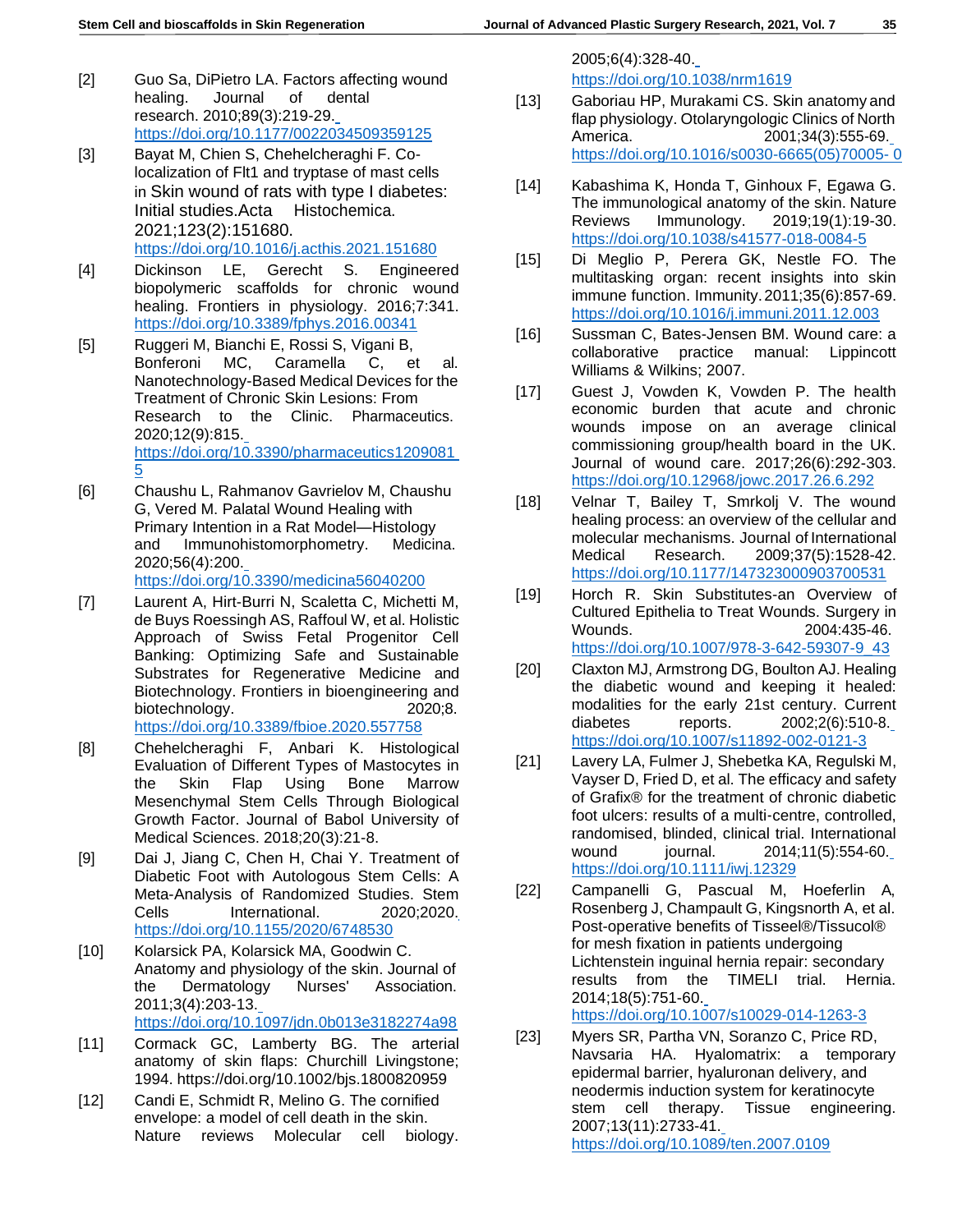- [24] Budde S, Noll Y, Zieglschmid V, Schroeder C, Koch A, Windhagen H. Determination of the efficacy of EVICEL™ on blood loss in orthopaedic surgery after total knee replacement: study protocol for a randomised controlled trial. Trials. 2015;16(1):299. <https://doi.org/10.1186/s13063-015-0822-y>
- [25] Moustafa M, Bullock AJ, Creagh FM, Heller S, Jeffcoate W, Game F, et al. Randomized, controlled, single-blind study on use of autologous keratinocytes on a transferdressing to treat nonhealing diabetic ulcers. 2007. <https://doi.org/10.2217/17460751.2.6.887>
- [26] Frykberg RG, Banks J. Challenges in the treatment of chronic wounds. Advances in wound care. 2015;4(9):560-82. <https://doi.org/10.1089/wound.2015.0635>
- [27] Chehelcheraghi F, Abbaszadeh A, Tavafi M. Skin mast cell promotion in random skin flaps in rats using bone marrow mesenchymal stem cells and amniotic membrane. Iranian biomedical journal. 2018;22(5):322. <https://doi.org/10.29252/ibj.22.5.322>
- [28] Chehelcheraghi F, Chien S, Bayat M. Mesenchymal stem cells improve survival in ischemic diabetic random skin flap via increased angiogenesis and VEGF expression. Journal of cellular biochemistry. 2019;120(10):17491-9.

<https://doi.org/10.1002/jcb.29013>

- [29] Chehelcheraghi F, Bayat M, Chien S. Effect of mesenchymal stem cells and chicken embryo extract on flap viability and mast cells in rat skin flaps. Journal of Investigative Surgery. 2020;33(2):123-33. [https://doi.org/10.1080/08941939.2018.147900](https://doi.org/10.1080/08941939.2018.1479006) [6](https://doi.org/10.1080/08941939.2018.1479006)
- [30] Falanga V, Iwamoto S, Chartier M, Yufit T, Butmarc J, Kouttab N, et al. Autologous bone marrow–derived cultured mesenchymal stem cells delivered in a fibrin spray accelerate healing in murine and human cutaneous wounds. Tissue engineering. 2007;13(6):1299- 312.

<https://doi.org/10.1089/ten.2006.0278>

- [31] Walter MN, Wright KT, Fuller HR, MacNeil S, Johnson WEB. Mesenchymal stem cellconditioned medium accelerates skin wound healing: an in vitro study of fibroblast and keratinocyte scratch assays. Experimental cell research. 2010;316(7):1271-81. <https://doi.org/10.1016/j.yexcr.2010.02.026>
- [32] Han S-K, Yoon T-H, Lee D-G, Lee M-A, Kim W-K. Potential of human bone marrow stromal cells to accelerate wound healing in vitro. Annals of plastic surgery. 2005;55(4):414-9. [https://doi.org/10.1097/01.sap.0000178809.01](https://doi.org/10.1097/01.sap.0000178809.01289.10) [289.10](https://doi.org/10.1097/01.sap.0000178809.01289.10)
- [33] Kim S-H, Han S-K, Yoon T-H, Kim W-K. Comparison of Bone Marrow Stromal Cellswith

Fibroblasts in Wound Healing Accelerating Growth Factor Secretion. Archives of Plastic Surgery. 2006;33(1):1-4.

[34] An Y, Liu W, Xue P, Ma Y, Zhang L, Zhu B, et al. Autophagy promotes MSC-mediated vascularization in cutaneous wound healing via regulation of VEGF secretion. Cell death & disease. 2018;9(2):1-14. <https://doi.org/10.1038/s41419-017-0082-8>

[35] Zhang J, Guan J, Niu X, Hu G, Guo S, Li Q, et al. Exosomes released from human induced pluripotent stem cells-derived MSCs facilitate

- cutaneous wound healing by promoting collagen synthesis and angiogenesis. Journal of translational medicine. 2015;13(1):49. <https://doi.org/10.1186/s12967-015-0417-0>
- [36] Wu Y, Chen L, Scott PG, Tredget EE. Mesenchymal stem cells enhance wound healing through differentiation and angiogenesis. Stem cells. 2007;25(10):2648- 59.

<https://doi.org/10.1634/stemcells.2007-0226>

- [37] Nakagawa H, Akita S, Fukui M, Fujii T, Akino K. Human mesenchymal stem cells successfully improve skin‐substitute wound healing. British Journal of Dermatology. 2005;153(1):29-36. [https://doi.org/10.1111/j.1365-](https://doi.org/10.1111/j.1365-2133.2005.06554.x) [2133.2005.06554.x](https://doi.org/10.1111/j.1365-2133.2005.06554.x)
- [38] Kasper G, Dankert N, Tuischer J, Hoeft M, Gaber T, Glaeser JD, et al. Mesenchymal stem cells regulate angiogenesis according to their mechanical environment. Stem cells. 2007;25(4):903-10. <https://doi.org/10.1634/stemcells.2006-0432>
- [39] Kuo Y-R, Wang C-T, Cheng J-T, Wang F-S, Chiang Y-C, Wang C-J. Bone marrow–derived mesenchymal stem cells enhanced diabetic wound healing through recruitment of tissue regeneration in a rat model of streptozotocininduced diabetes. Plastic and reconstructive surgery. 2011;128(4):872-80. <https://doi.org/10.1097/prs.0b013e3182174329>
- [40] Ikada Y. Challenges in tissue engineering. Journal of the Royal Society Interface. 2006;3(10):589-601. <https://doi.org/10.1098/rsif.2006.0124>
- [41] Chan B, Leong K. Scaffolding in tissue engineering: general approaches and tissuespecific considerations. European spine journal. 2008;17(4):467-79. <https://doi.org/10.1007/s00586-008-0745-3>
- [42] Maitz MF. Applications of synthetic polymers in clinical medicine. Biosurface and Biotribology. 2015;1(3):161-76. <https://doi.org/10.1016/j.bsbt.2015.08.002>
- [43] Paital SR, Dahotre NB. Wettability and kinetics of hydroxyapatite precipitation on a lasertextured Ca–P bioceramic coating. Acta biomaterialia. 2009;5(7):2763-72. <https://doi.org/10.1016/j.actbio.2009.03.004>